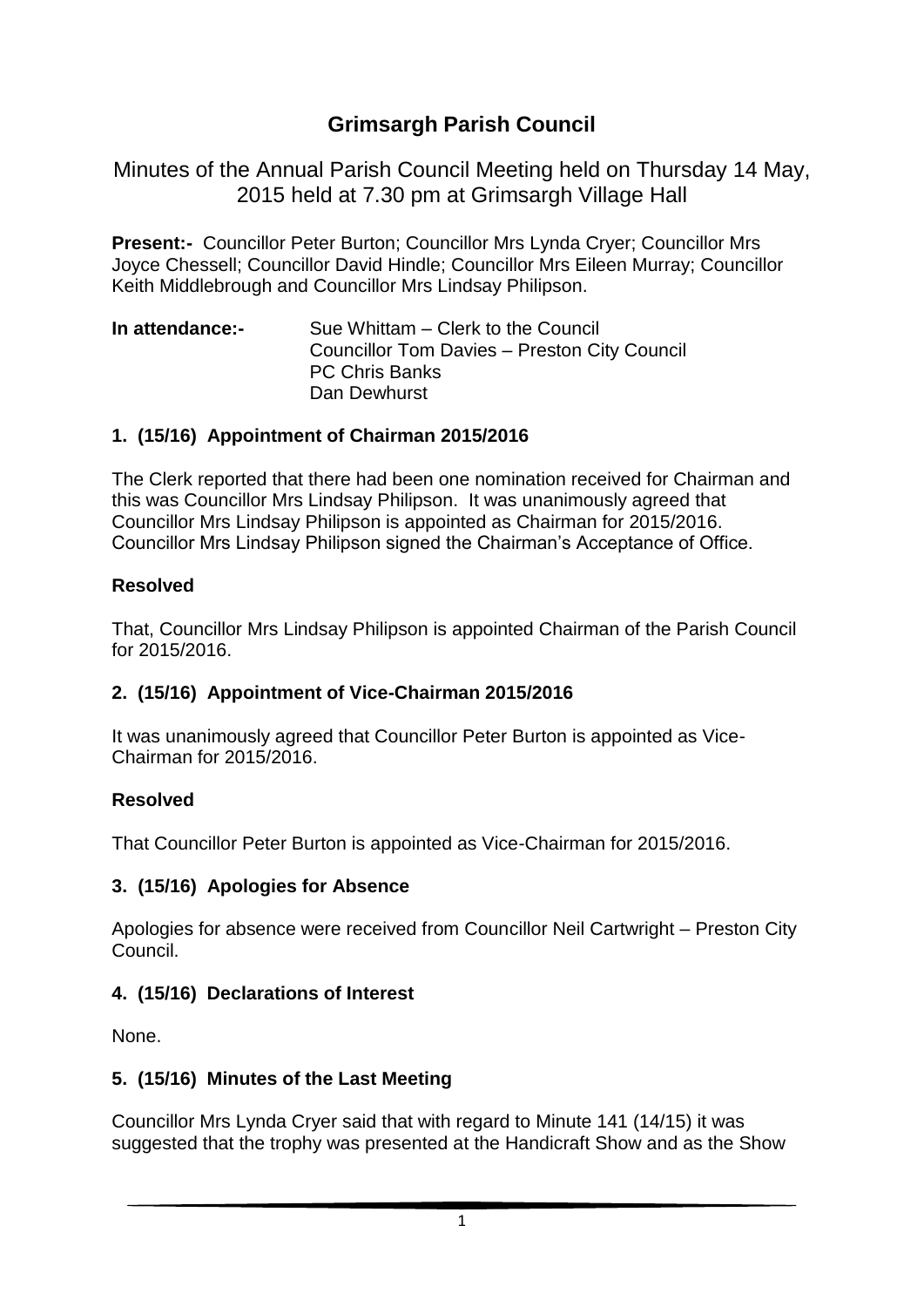was outside the control of the Parish Council then this was just a recommendation not a firm resolution. This was agreed by the Parish Council.

## **Resolved**

That, subject to the amendment to Minute 141 (14/15) as above, the minutes of the Parish Council Meeting held on 2 April, 2015 be approved as a correct record and signed by the Chairman.

# **6. (15/16) Adjournment for Public Participation and Policing issues**

The Chairman, Councillor Mrs Lindsay Philipson adjourned the meeting for public participation and welcomed PC Banks to the meeting. PC Banks gave an update to the Parish Council on police activities in the area and explained that there had been problems with mini motorcycles (mini motos) going through the Redrow Estate and Ribblesdale Drive. The police were aware that it was two local lads who were riding around the estate and if PC Banks asked if anyone saw them they needed to be reported to the police. It was noted that on private land the use of mini motos was allowed but they were not allowed on public highways/land.

PC Banks also informed the Parish Council that two people had been arrested for a garage break in and that there had been two thefts overnight in Longridge it was likely that the incidents were connected and he said that if the Parish Council was going to proceed with CCTV in the village then it would be invaluable in this situation.

With regard to local festivals and Grimsargh Field Day PC Banks confirmed that the police were committed to supporting the villages in this respect.

PC Banks also informed the Parish Council that they had received information from Councillor David Hindle about badgers being targeted in the area. It was reported that at least four badger sets had been targeted in the last three months and the local badger protection group were looking at providing cameras to protect the badgers and identify the culprits. PC Banks had recovered a number of tools that had been used by the culprits. Councillor David Hindle said it was important to make a note of any registrations of vehicles that looked suspicious and report the information to the police.

The Chairman, Councillor Mrs Lindsay Philipson thanked the police for attending the meeting. She asked if anyone had anything further to raise under public participation. Councillor Tom Davies said that following the recent elections Broughton Parish Council had now only four members and there seemed to be a general apathy and reluctance for people to get involved in local issues.

With the agreement of the Chairman, Councillor Mrs Lindsay Philipson and the Parish Council it was agreed to discuss the installation of CCTV in the village to enable Dan Dewhurst to participate in the discussion.

Dan explained to the Parish Council that he had visited a number of houses and residents with PCSO David Reid to discuss CCTV being installed in the village and located on identified properties. It was noted that most residents that had been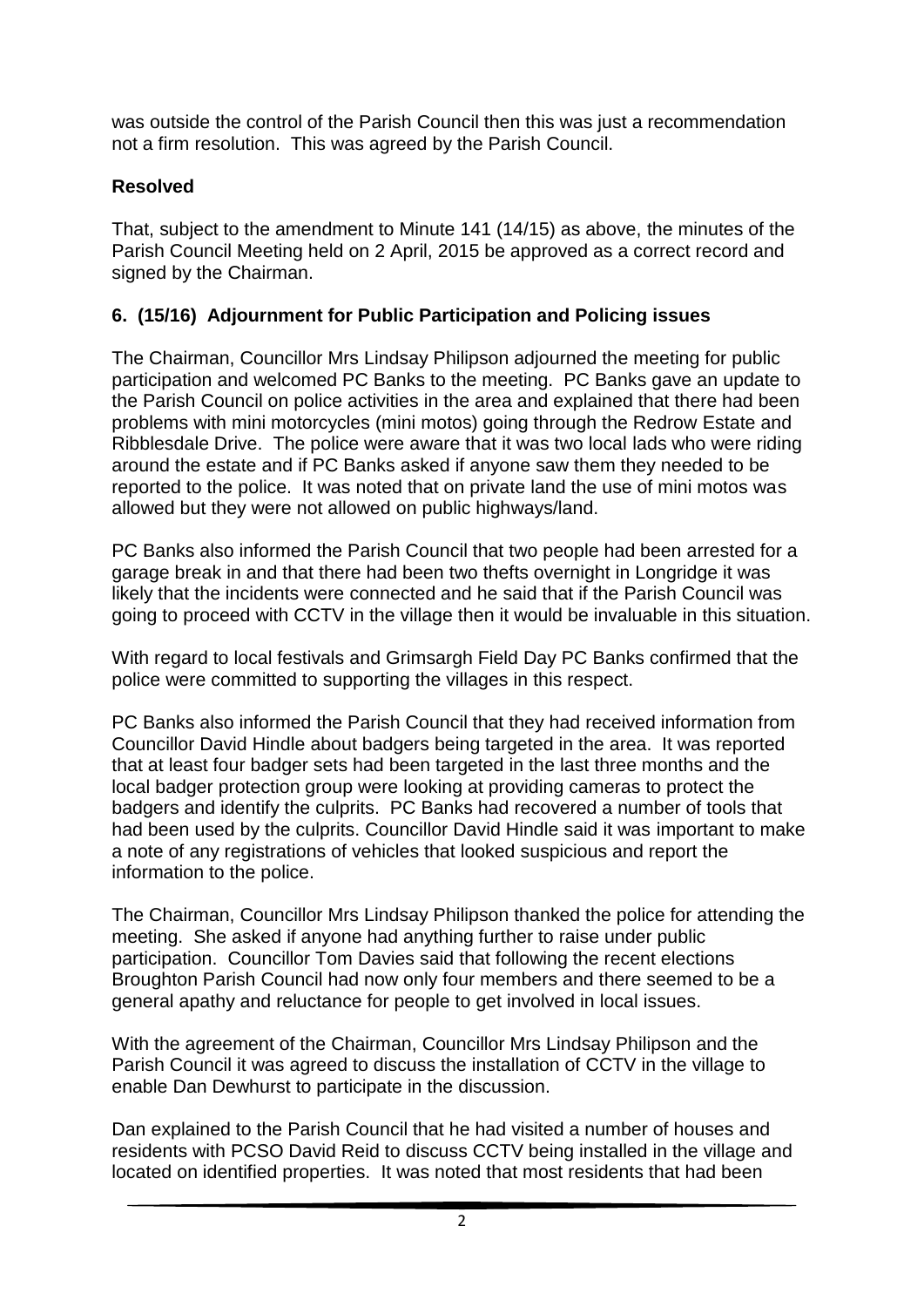approached had agreed to the CCTV and had been happy to be involved with the project. Four locations had now been agreed and residents were happy to use their own electricity as it would only involve a minimal cost.

Councillor Mrs Eileen Murray congratulated Dan and the Working Group on moving this project along and securing the residents agreement. She asked if the Parish Council needed to carry out any further public consultation or if we were happy to proceed. The Parish Council agreed they were happy to proceed with this project. Dan Dewhurst informed the Parish Council that PCSO Dave Reid would obtain signs for the village and especially for the entrance and exits to warn people that CCTV was in use. It was agreed that we would not publish details of where the CCTV was installed and it would be discreetly in place. An article on CCTV would be included in the June newsletter.

The Chairman, Councillor Mrs Lindsay Philipson thanked Dan and the Working Group for their valuable work on this project and then reconvened the meeting.

### **7. (15/16) Town and Country Planning Act, 1990**

The Parish Council gave consideration to the following Planning Applications:-

- 06/2015/0288 Land at Fell View Farm, Preston Road, Grimsargh. Erection of solar PV farm (Phase 2).
- 06/2015/0299 41 Waingate, Grimsargh.

Erection of single storey extension to side of dwelling and insertion of first floor window in north-east elevation (amended scheme to planning approval 06/2014/0663).

With regard to Planning Application 06/2015/0288, as with the first Phase of the solar powered farm some members of the Parish Council had attended the public exhibition about this. The Parish Council agreed to reiterate their comments made about the first Phase in that they had no objection to the application but had some slight concerns about local wildlife and if it would have a detrimental effect on deer and other animals.

With regard to Planning Application 06/2015/0299, the Parish Council had no objection to this application.

### **Resolved**

1) That with regard to Planning Application 06/2015/0288, the Parish Council has no objection to this application but would ask that measures are in place to protect the local wildlife such as deer.

2) That with regard to Planning Application 06/2015/0299, the Parish Council has no objection to this application.

### **8. (15/16) Parish Council Vacancies**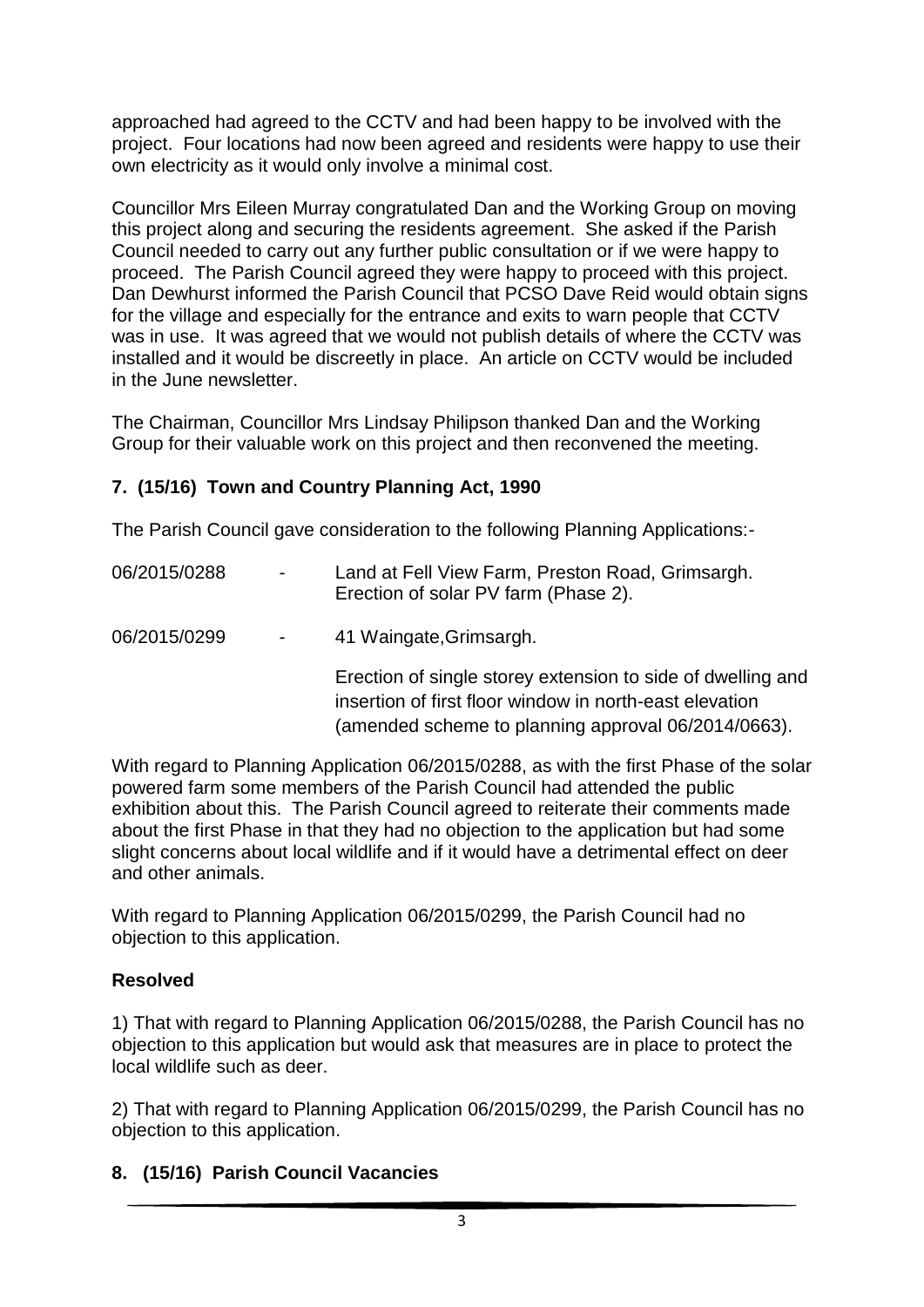The Clerk reported that as a result of the previous uncontested election held on 7 May we now had two vacancies on the Parish Council. Preston City Council had confirmed that these vacancies could be filled by co-option and the Clerk circulated the draft notice for our noticeboards and website. It was noted that the Parish Council had guidelines on how they would fill vacancies and it was our usual practice to ask people who were interested in becoming members of the Parish Council to attend a couple of meetings to find out more about the work involved. The draft notice was agreed and it was intended that the vacancies should be filled at our July meeting at the earliest.

### **Resolved**

That the report is received and noted and that the vacancy notice as presented is agreed and placed on the Parish Council noticeboards and website.

#### **9. (15/16) Appointment of representatives to outside bodies, Sub-Committees and Working Groups/Working Group Guidelines**

#### **Resolved**

1) That the revised Working Group guidelines as now presented are approved and that a copy is placed in the Minute Book.

2) That the following Members are appointed to outside bodies, sub-committees and working groups for 2015/2016 as follows and it was noted that other Working Groups would be set up as and when necessary:-

### **1. Preston Area Committee (3 Members)**

Councillor Mrs E Murray The Clerk – Sue Whittam Councillor Peter Burton

### **2. Boylton, Houghton and Farrington Charity (1 member)**

Councillor Mrs J Chessell

### **3. The Education Charity of John Farrington (1 member)**

Councillor Mrs J Chessell

#### **Sub-Committees**

#### **1. Planning Sub-Committee (3 Members)**

Chairman of the Parish Council, (or Vice-Chairman in their absence), Councillor Mrs Eileen Murray and Councillor Peter Burton.

#### **Terms of Reference**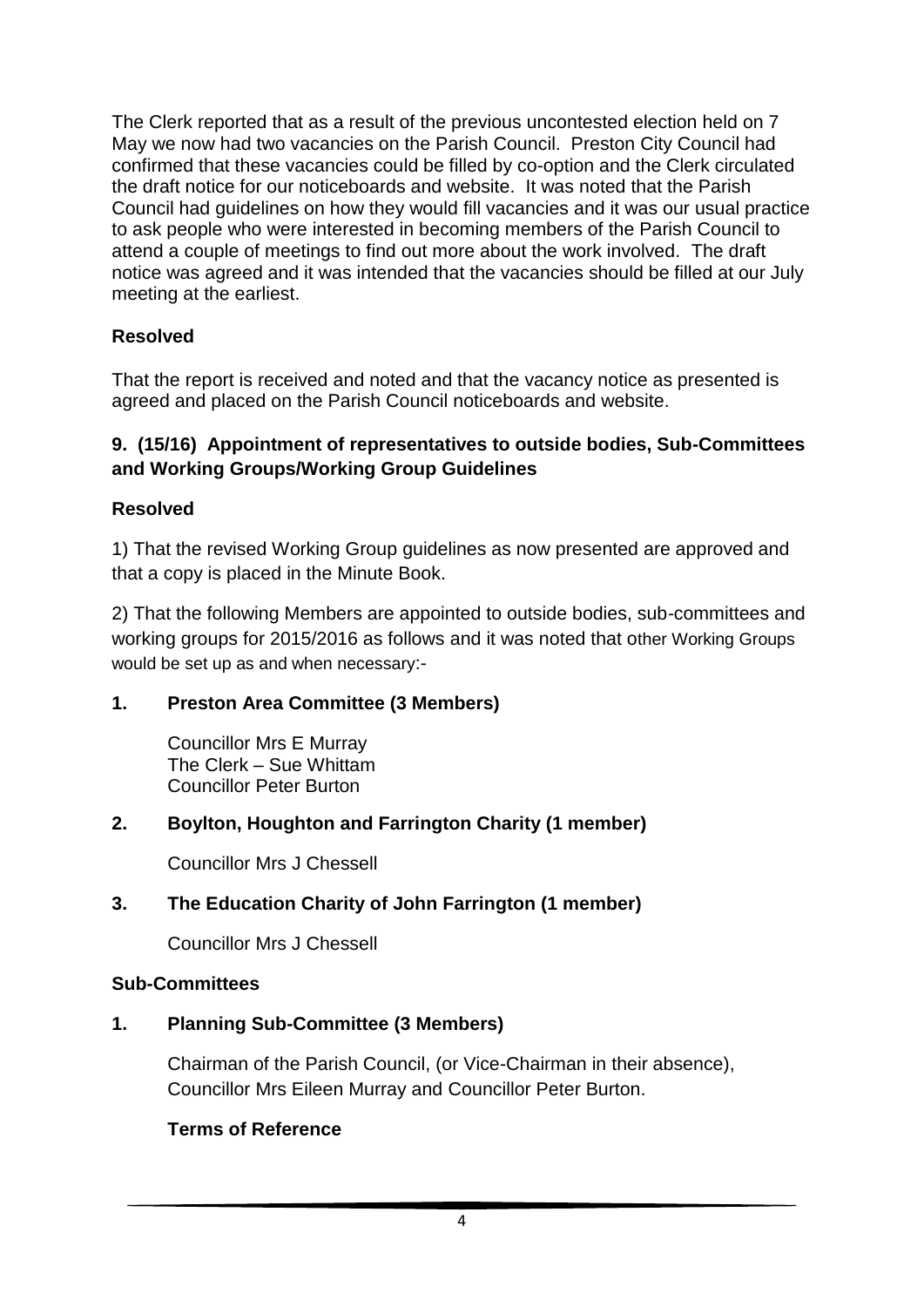- i) The Planning Sub-Committee has delegated executive powers to consider all planning applications relating to Grimsargh Parish Council and to respond to Preston City Council.
- ii) The Planning Sub-Committee may canvas opinions for and against applications to assist with fair determination of applications. The Sub-Committee has an obligation to ensure that relevant parties are given an adequate hearing – applicants, as well as objectors, will have the opportunity to speak at meetings in accordance with Grimsargh Parish Council Standing Orders.
- iii) A record of all planning applications, the responses and eventual results shall be noted in the minutes of meetings.
- iv) The Sub-Committee will meet as the workload requires, with a minimum of 3 days clear notice given.
- v) All members of the Planning Sub-Committee shall try to attend a Planning Training Workshop organised by LALC or other appropriate body.

#### **Working Groups**

**1. Community Engagement Working Group – Councillor Mrs Lynda Cryer, Councillor Peter Burton, Councillor Mrs Lindsay Philipson, Councillor Mrs Eileen Murray and one vacancy.** 

### **Terms of Reference**

- a) To explore and recommend new/improved methods of communicating with the community. The aim being to improve awareness throughout the Village of the activities of the Parish Council and increase the amount of feedback and incoming information from residents.
- b) To explore and recommend new/improved methods of involving residents in activities to improve our community environment.
- c) The Group will appoint a Chairman or co-ordinator who will write up notes from the meetings, suitable for communicating to the rest of the Parish Council and also for publication on the website.
- **2. Finance Working Group – The Clerk - Sue Whittam, Councillor Keith Middlebrough, Councillor Peter Burton and one vacancy.**

#### **Terms of Reference**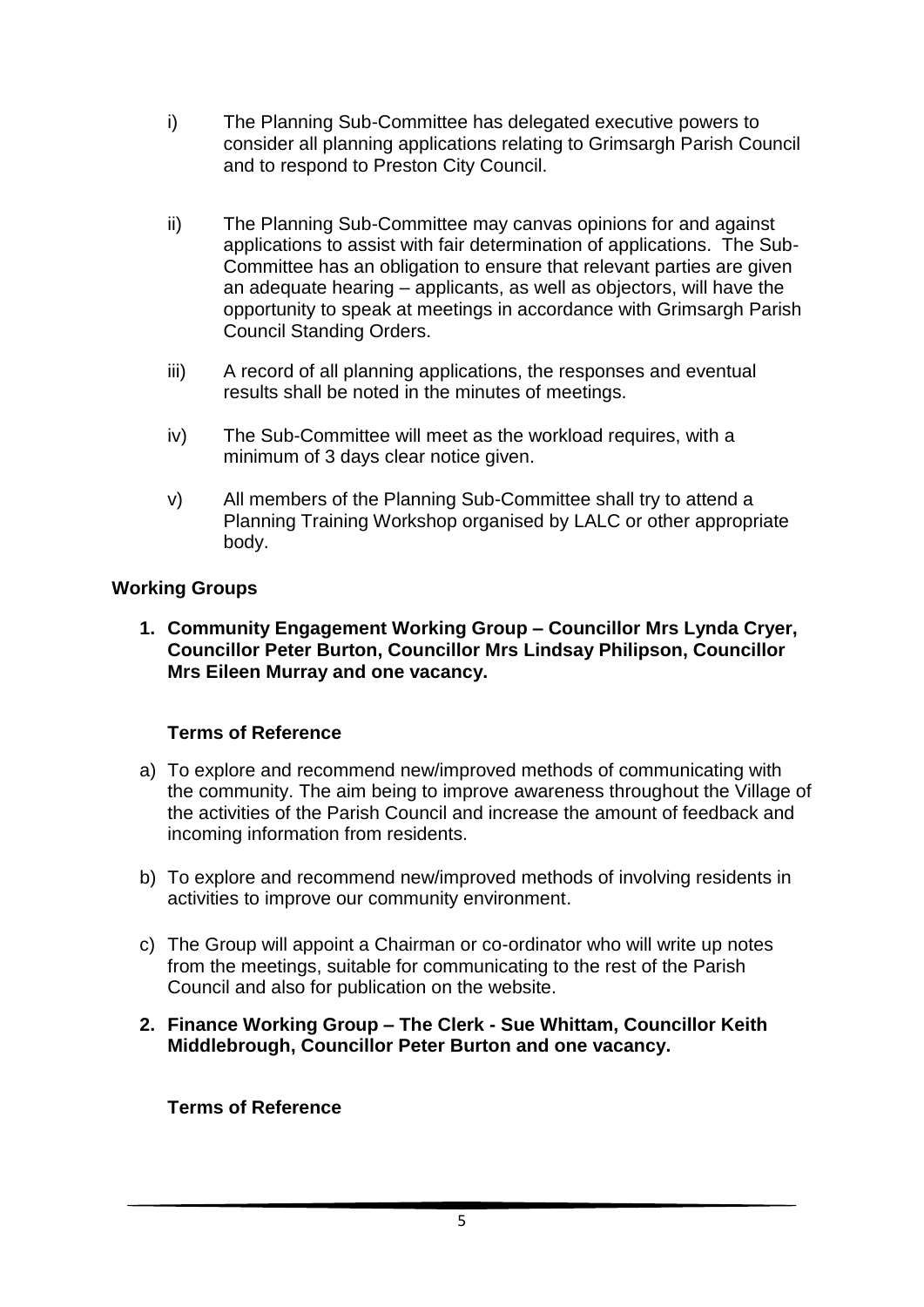- Monitor and review on at least an annual basis Grimsargh Parish Council's Financial rules and regulations to ensure they are adequate for the Parish Council's needs.
- Review and make recommendations on the budget provision for each financial year.
- Review any actions arising from the annual internal and external audits and make recommendations to the Parish Council to deal with these issues.
- Monitor and review the Parish Council's accounts to ensure they are legally compliant and promote best practice.
- Provide a written report from its meetings and report back to the Parish Council with recommendations for action.
- **3. Nellie Carbis Millennium Woodland Working Group – The Clerk – Sue Whittam, Councillor Mrs Lynda Cryer and Councillor Mrs Lindsay Philipson – other members from the village to be co-opted onto the group as necessary.**

#### **Terms of Reference**

- To establish and revise, as necessary, a schedule of maintenance works what and when.
- To ensure these works are carried out according to the schedule using voluntary support where possible, but engaging paid services if required.
- To propose "special projects" with plans and costs to seek to obtain funding for such projects from grant sources – this may include from the Parish Council, but outside sources should be explored thoroughly.
- To promote the use of the Nellie Carbis Millennium Woodland by residents, local schools and others, encouraging involvement in the upkeep and enhancement by residents.
- It is an aim for the Nellie Carbis Millennium Woodland to encourage biodiversity and enhance the natural environment, to manage, rather than control or dominate it.

The following will be guidelines:

- No, or limited use of chemical restraints
- Essential work only to be carried out during the nesting season
- Minimal clearing of small fallen branches and mainly to paths or for H&S purposes
- Primarily use of native species, though some additional planting for variety and interest, as appropriate
- Additional guidelines as per the Forestry Commission document "So you Own A woodland" and links contained therein: [http://www.forestry.gov.uk/pdf/so](http://www.forestry.gov.uk/pdf/so-you-own-a-woodland.pdf/$file/so-you-own-a-woodland.pdf)[you-own-a-woodland.pdf/\\$file/so-you-own-a-woodland.pdf](http://www.forestry.gov.uk/pdf/so-you-own-a-woodland.pdf/$file/so-you-own-a-woodland.pdf)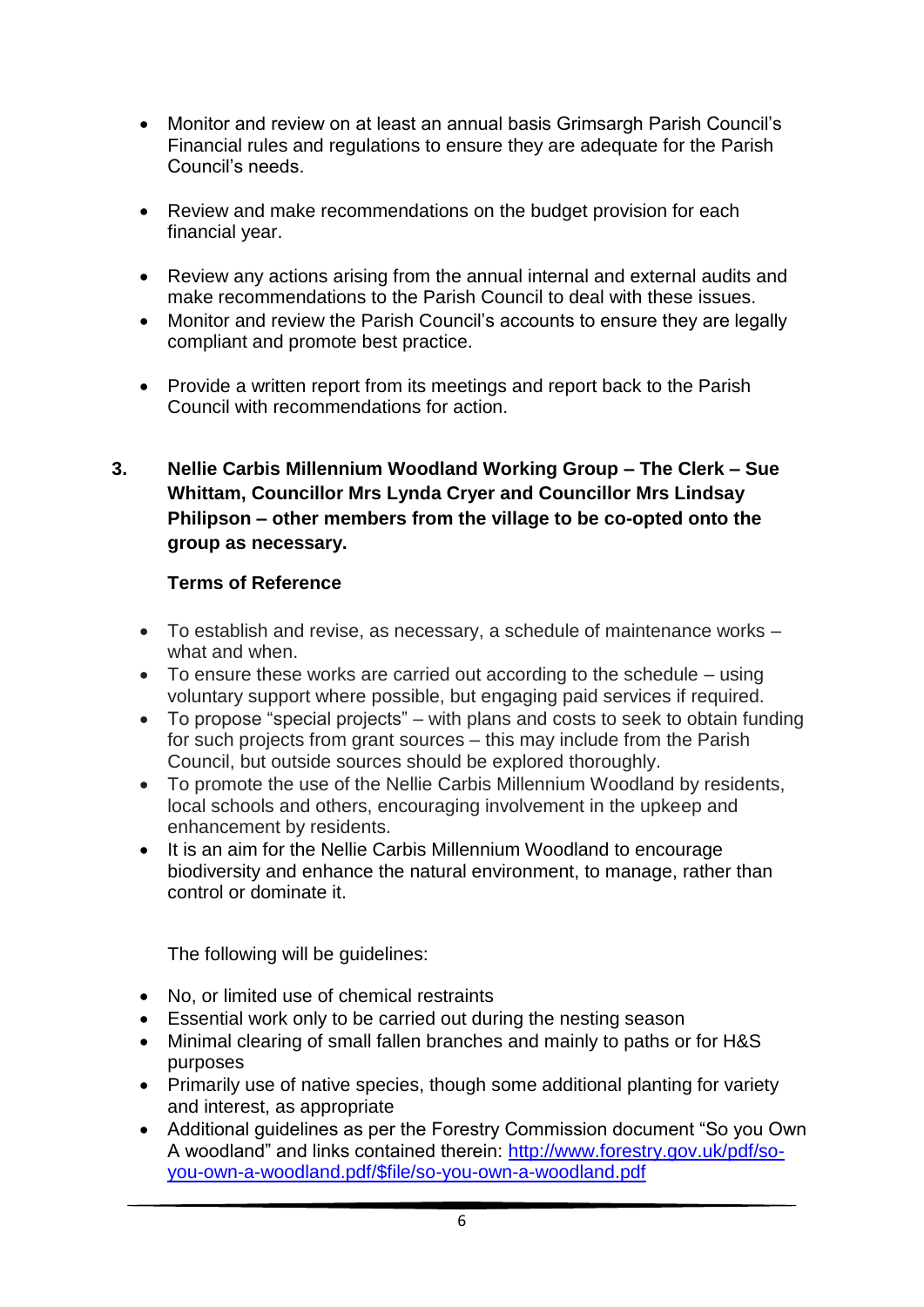### **4. Best Kept Village Working Group – The Clerk – Sue Whittam, Councillor Mrs Lynda Cryer and Councillor Mrs Lindsay Philipson.**

### **Terms of Reference**

- To review the Judges report from each year's competition and devise an action plan with recommendations for consideration by the Parish Council.
- To encourage local businesses, groups and individuals to be involved in the Best Kept Village Working Group/competition to help bring the village up to an appropriate standard.
- To identify general areas of improvement in the village and advise the Parish Council on solutions.
- Provide a written report from its meetings and report back to the Parish Council with recommendations for action.

### **5. Community Safety Working Group – Councillor Mrs Lynda Cryer, Councillor Mrs Lindsay Philipson and Dan Dewhurst.**

- To recommend to the Parish Council ideas to protect our local community from crime and to help people feel safer.
- To look at the advantages/disadvantages of installing CCTV or other technology in the village and report back to the Parish Council with

recommendations and suggest appropriate places for installation.

- Monitor and review the effectiveness of crime prevention techniques.
- To work closely with other agencies such as the Police to raise community awareness.
- To source suitable grants and funding.
- Provide a written report from its meetings and report back to the Parish Council with recommendations for action.

#### **6. Grimsargh Wetlands Working Group – the Clerk – Sue Whittam, Councillor David Hindle, Councillor Mrs Eileen Murray, and Councillor Mrs Lindsay Philipson.**

### **Terms of Reference**

- That the Grimsargh Wetlands Working Group fully explores options for a local group to acquire the Wetlands with the condition of some level of development taking place on the land fronting Preston Road, to include costs and feasibility of options.
- To plan and implement a communication strategy for the village and proactively engage with those residents directly affected by the proposals before consulting the whole village.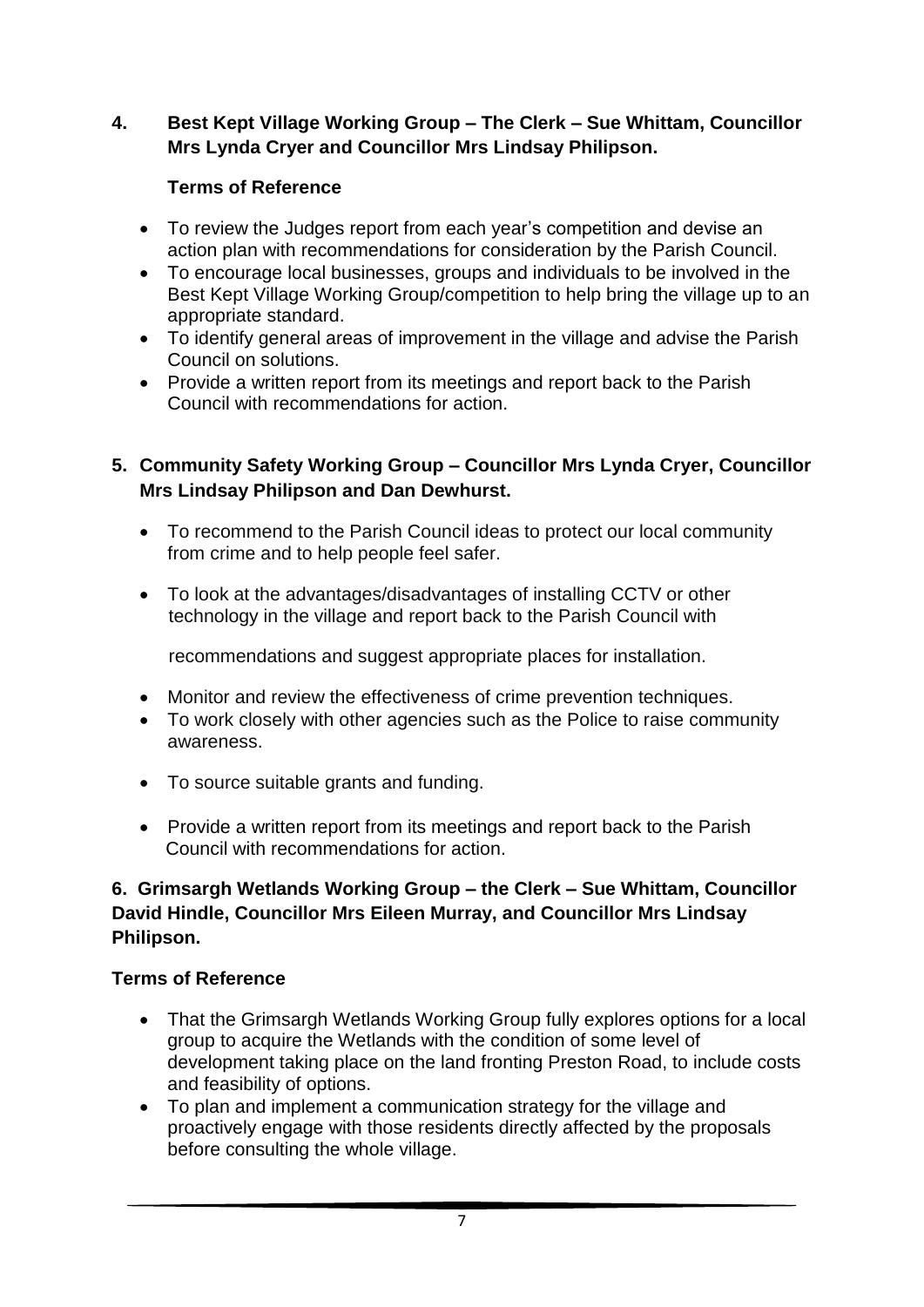- To work with other agencies such as Groundwork Trust, United Utilities, Preston City Council and others to secure the future preservation of the wetlands.
- To explore the long term protection and management of the wetlands by the establishment of a not for profit/charitable trust.
- That the current Working Group consists of Councillor Mrs Eileen Murray, Councillor David Hindle, Councillor Mrs Lindsay Philipson and the Clerk but in addition to this the Working Group can appoint experts either individuals or representatives from organisations onto the Working Group as appropriate.
- To provide a written report back to the Parish Council with recommendations in line with the above.

## **10. (15/16) Update on the Community Safety Working Group on CCTV**

As agreed earlier in the meeting this matter was discussed under Public Participation, and no further discussion was needed.

### **Resolved**

That the Parish Council proceeds with the installation of CCTV and that an item on CCTV is included in the June edition of the Parish Council newsletter.

## **11. (15/16) Planter Trophy/Post Office Noticeboard**

There was a brief discussion about the purchase of a suitable trophy for the planter competition. Councillor Keith Middlebrough agreed to ask the students at Preston's College if they could design a suitable trophy. It was agreed that Spout Farm may be a suitable place to present the trophy to the winners as Spout Farm judged and sponsored the competition last year. It was also agreed that a voucher for £30 should be given together with a suitable trophy for the winner and the second and third placed winners should be given chocolates equivalent to £10 each.

With regard to the noticeboard outside the Post Office, the Clerk informed the Parish Council that the Post Office noticeboard needed replacing and Mary at the Post Office had asked for the new board to be located at the opposite end of the Post Office. The Parish Council were happy to replace the noticeboard but felt that the location was important and moving it to the opposite end may detract people from reading the notices. Councillor Keith Middlebrough said he would also ask the students from Preston's college if they could build a noticeboard and he would find out the cost of this. The Chairman, Councillor Mrs Lindsay Philipson agreed to speak to Mary at the Post Office about the noticeboard and our concerns about the new location.

### **Resolved**

1) That Councillor Keith Middlebrough asks the students at Preston College if they can design a trophy for the Parish Council and this will be reported back at the next meeting together with an estimated cost.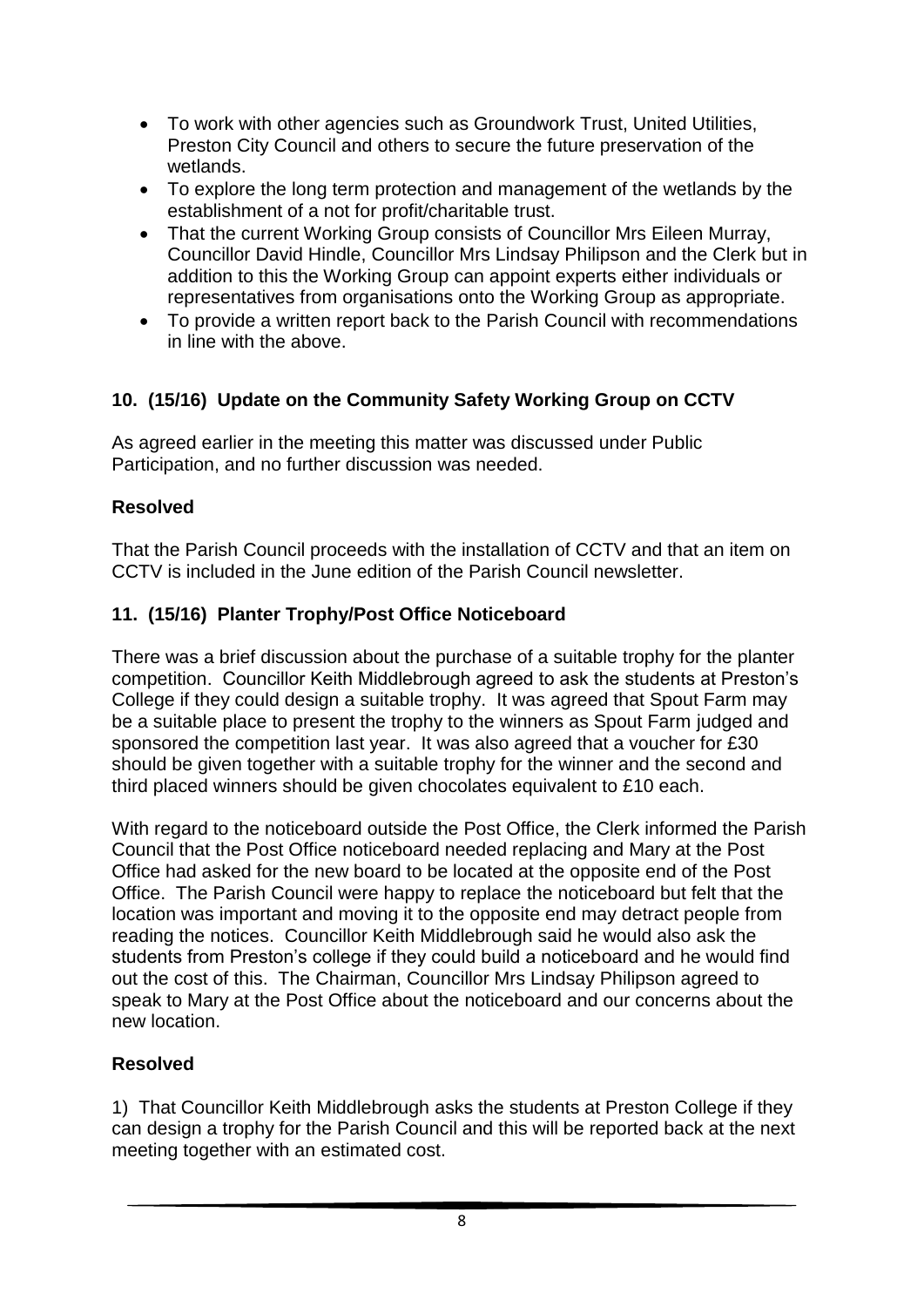2) That consideration is given to presenting the trophy at Spout Farm if the owner is happy to do this.

3) That Councillor Keith Middlebrough asks the students at Preston's College if they can design a new noticeboard and details of this including costings are reported back to the next meeting of the Parish Council.

4) That the Chairman, Councillor Mrs Lindsay Philipson speaks to the Post Office owners about the new noticeboard and its location.

# **12. (15/16) Parish Council Insurance**

The Clerk presented the information on the renewal of the Parish Council insurance including information on 1,3 and 5 year agreements. It was agreed that the insurance covered all relevant issues and was adequate for our needs. It was felt that as the long term agreement savings were only minimal, and, in view of the fact that the Parish Council would have to amend its insurance during the year due to the acquisition of the Wetlands and the purchase of CCTV, then it was prudent to agree to the one year term rather than a long term deal.

# **Resolved**

That the Parish Council renews its insurance with Zurich at a cost of £461.60.

## **13. (15/16) Parish Council Newsletter**

The Clerk reported that all items for the newsletter, except for the CCTV article which had been agreed earlier at the meeting, had now been received.

A draft of the newsletter would be circulated to the Parish Council when the first proof had been received from the publisher. The newsletter would be available at the June meeting for distribution. It was important that the newsletter was delivered two weeks before Field Day and if any member of the Parish Council had difficulty in adhering to this date then they should let the Clerk know and alternative arrangements could be made.

# **14. (15/16) Consultation on Public Rights of Way Improvement Plan**

The Clerk had circulated details of the consultation on the Public Rights of Way Improvement Plan. It was noted that the closing date for comments was 15 June and this item had been deferred from the last meeting to give Members of the Parish Council the opportunity to read the consultation documents.

Councillor Mrs Eileen Murray said the consultation did not deal with specific issues and did not go into detail but was more aspirational. She would have liked to have seen information on the Ribble Valley Way included and Councillor David Hindle said likewise he would have liked to have seen information on the Tun Brook bridge.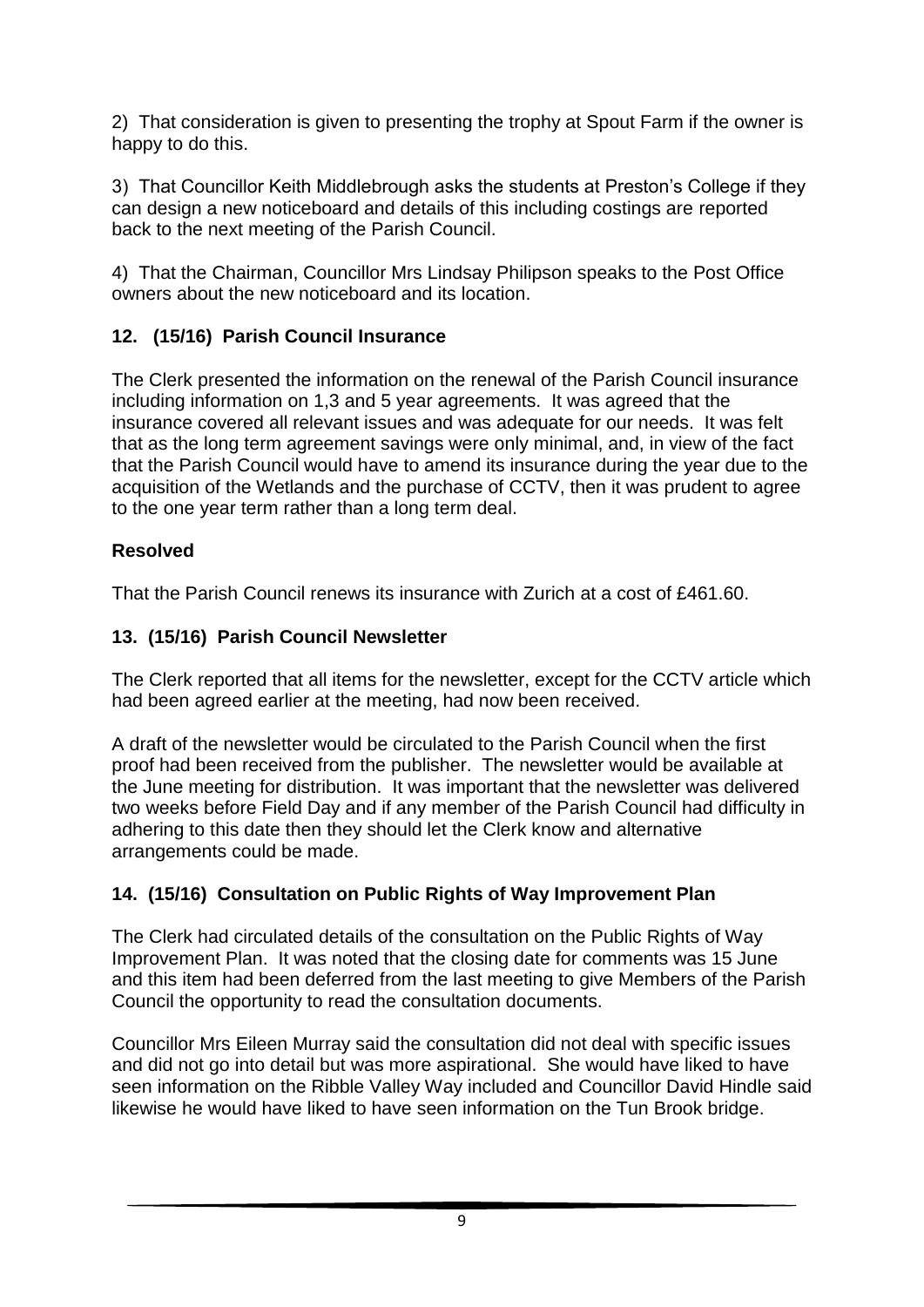It was agreed not to comment on the consultation but the Clerk would contact County Councillor George Wilkins and the Officer at Lancashire County Council to ask for an update on the Tun Brook bridge.

## **Resolved**

1) That the Parish Council agrees that it does not wish to comment on the consultation on the Public Rights of Way Improvement Plan.

2) That the Clerk contacts County Councillor George Wilkins and Lancashire County Council asks for an update on the Tun Brook bridge.

# **15. (15/16) Lancashire County Council – Public Rights of Way**

The Clerk had circulated information to the Parish Council about "opting in" to the local delivery for public rights of way for 2015/2016. It was noted that by "opting in" to the Scheme the Parish Council would receive £200 as in previous years. It was unanimously agreed to "opt in" to this year's scheme.

# **Resolved**

That the Parish Council agrees to "opt in" to the public rights of way local delivery scheme for 2015/2016.

# **16. (15/16) LALC Spring Conference – Saturday 6 June 2015/LALC training**

The Clerk had circulated information to the Parish Council about the LALC Spring Conference to be held on Saturday 6 June at the Leyland Hotel. It was agreed that the Chairman, Councillor Mrs Lindsay Philipson should attend the conference on behalf of the Parish Council at a cost of £35.

The Clerk had also circulated the latest information on training courses being run by LALC during the summer. As most of the Parish Council had already attended these courses previously there were no nominations for attendance this time.

# **Resolved**

That the Chairman, Councillor Mrs Lindsay Philipson attends the LALC Spring Conference on Saturday 6 June on behalf of the Parish Council at a cost of £35.

### **17. (15/16) Harris Museum & Art Gallery – Community Exhibition "A Green & Pleasant Land – a rural life in art".**

Councillor Mrs Eileen Murray had asked for this item to be placed on the agenda and she had circulated the details to local groups in the Parish to see if anyone wished to be involved. The only responses she had received had been from Field Day and local farmers. Councillor David Hindle agreed that he would liaise with Lancashire County Council and the groups to progress this idea. All agreed that it seemed a worthwhile project to get involved in and it would be beneficial for the village to capture in film local events and how farming has changed over the last 100 years.